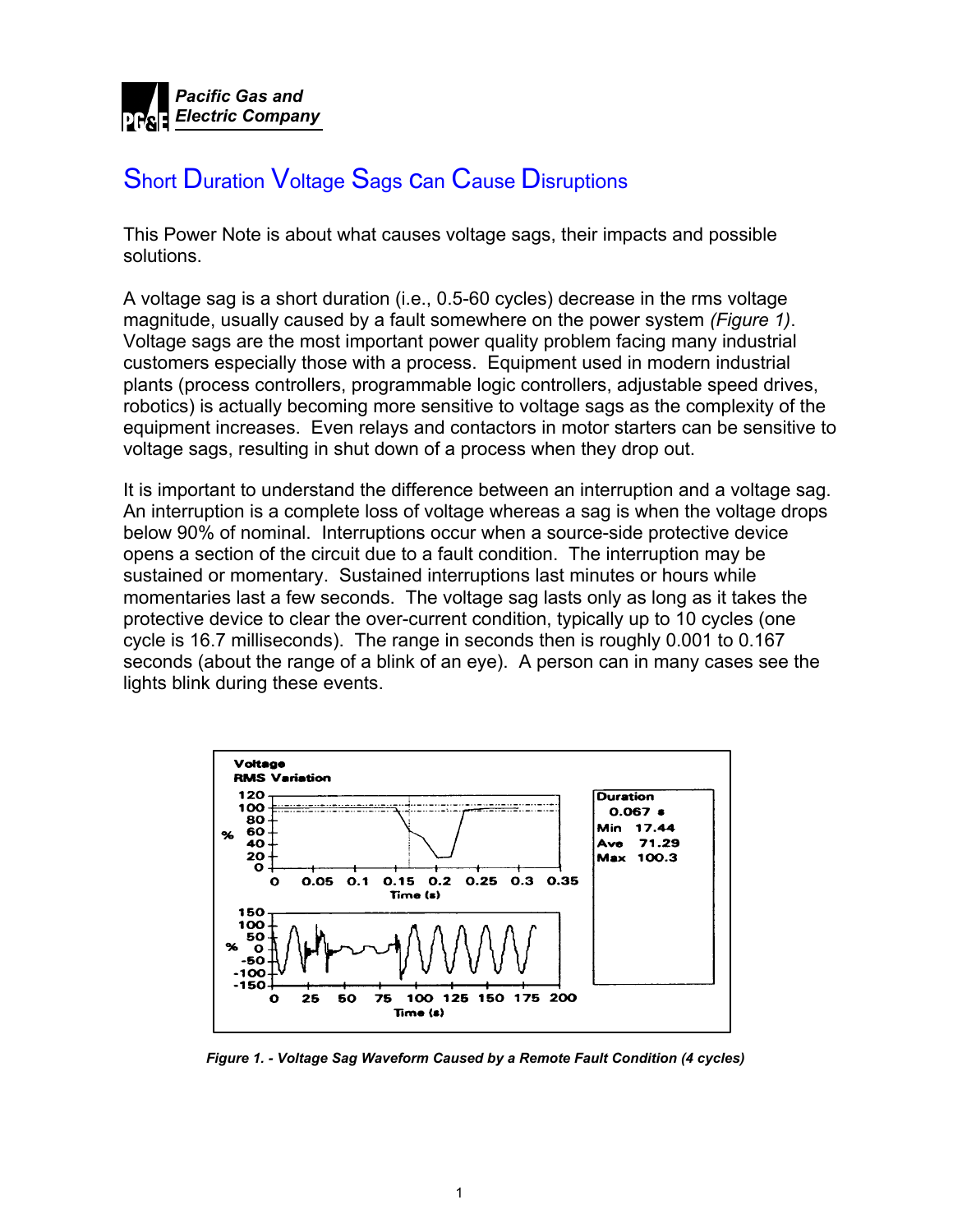A sag is when the magnitude of the voltage is reduced below 90% for 0.5-60 cycles during a fault occurring somewhere nearby. Systemwide, an urban customer on average may see 1 or 2 interruptions a year whereas the same customer may experience over 20 sags a year depending on how many circuits are fed from the substation. Why are there more sags than interruptions? Most substations have multiple transformers and multiple circuits per transformer. When a fault occurs on one circuit, the supply voltage is depressed in the substation, thereby affecting many circuits not just the one where the fault occurs. Depending on the stiffness of the transmission system, other substation banks and even other substations can be affected. In addition, many breakers operate multiple times clearing the same fault.

Within a customer premise, there are other reasons for the voltage to be depressed such as an internal fault or a large load starting. Typically, motor starts last for longer than 30 cycles but very minimally reduce the voltage if adequate design requirements are met. Both of these internal conditions however can cause the lights to flicker just as a utility sag does.

Utility system faults can occur on the distribution system or on the transmission system. *Figure 2* illustrates a typical distribution system configuration with a number of feeders (circuits) supplied from a common bus. A fault on Feeder F1 will cause an interruption to customers downstream from the protection device that operates on that feeder. However, all of the customers on all four parallel feeders will experience a voltage sag until the protection device clears the fault current.



*Figure 2. - Typical Distribution System One Line.* 

With reclosing breakers at the substation or along a feeder, the customers on parallel feeders can experience as many as three voltage sags in succession, with durations ranging from a couple cycles to more than ten cycles (see typical reclosing sequence in *Figure 3).* Sags are also caused when a fuse opens due to a fault. Current limiting fuses operate much faster than a breaker, so the resultant sag is shorter in duration, *figure 4*.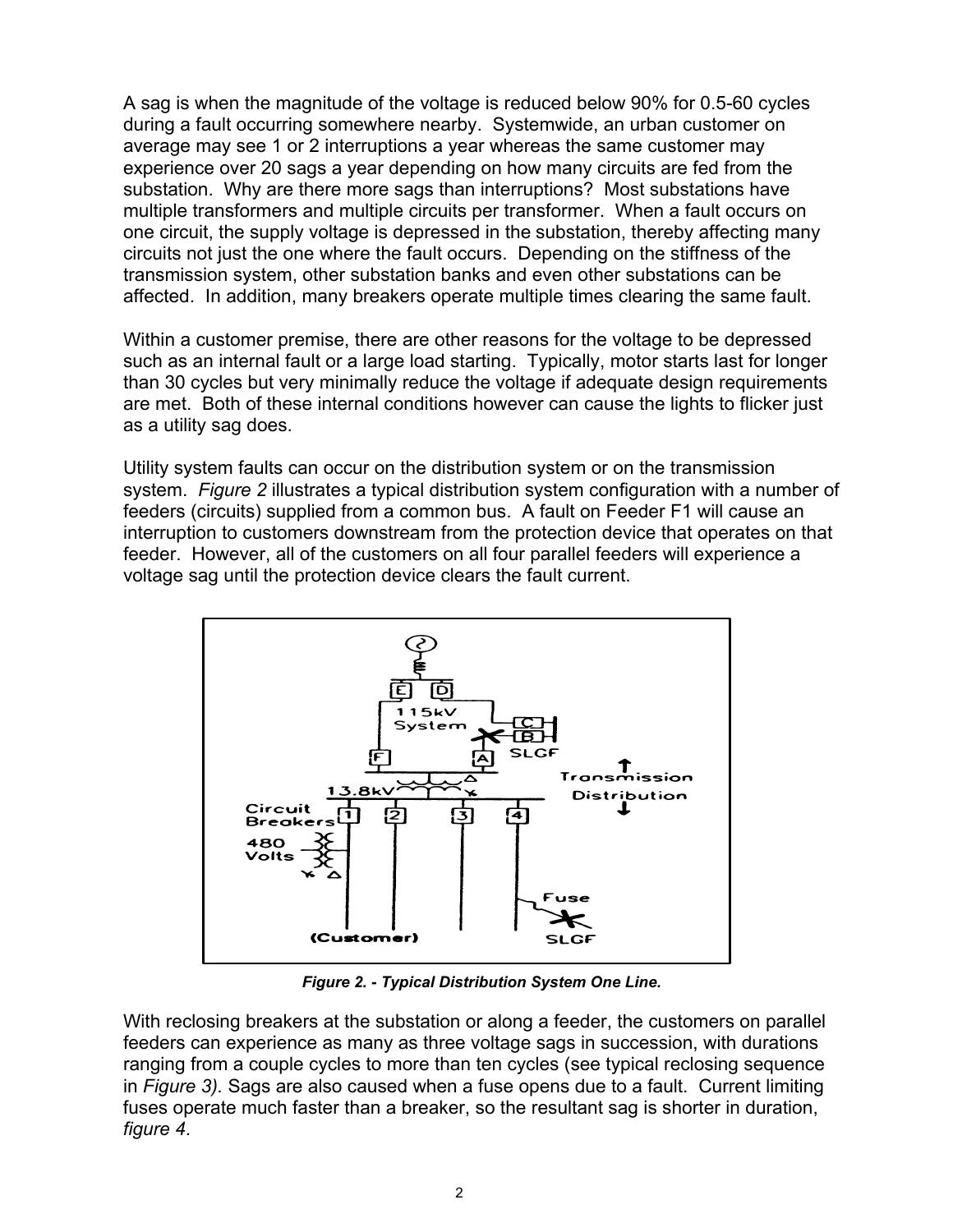

*Figure 3. The most common reclosing sequences for line reclosers and substation breakers. In general, faults are to be cleared in less than 30 seconds*



*Figure 4 - Typical current-limiting fuse operation showing brief sag followed by peak arc voltage when fuse clears.*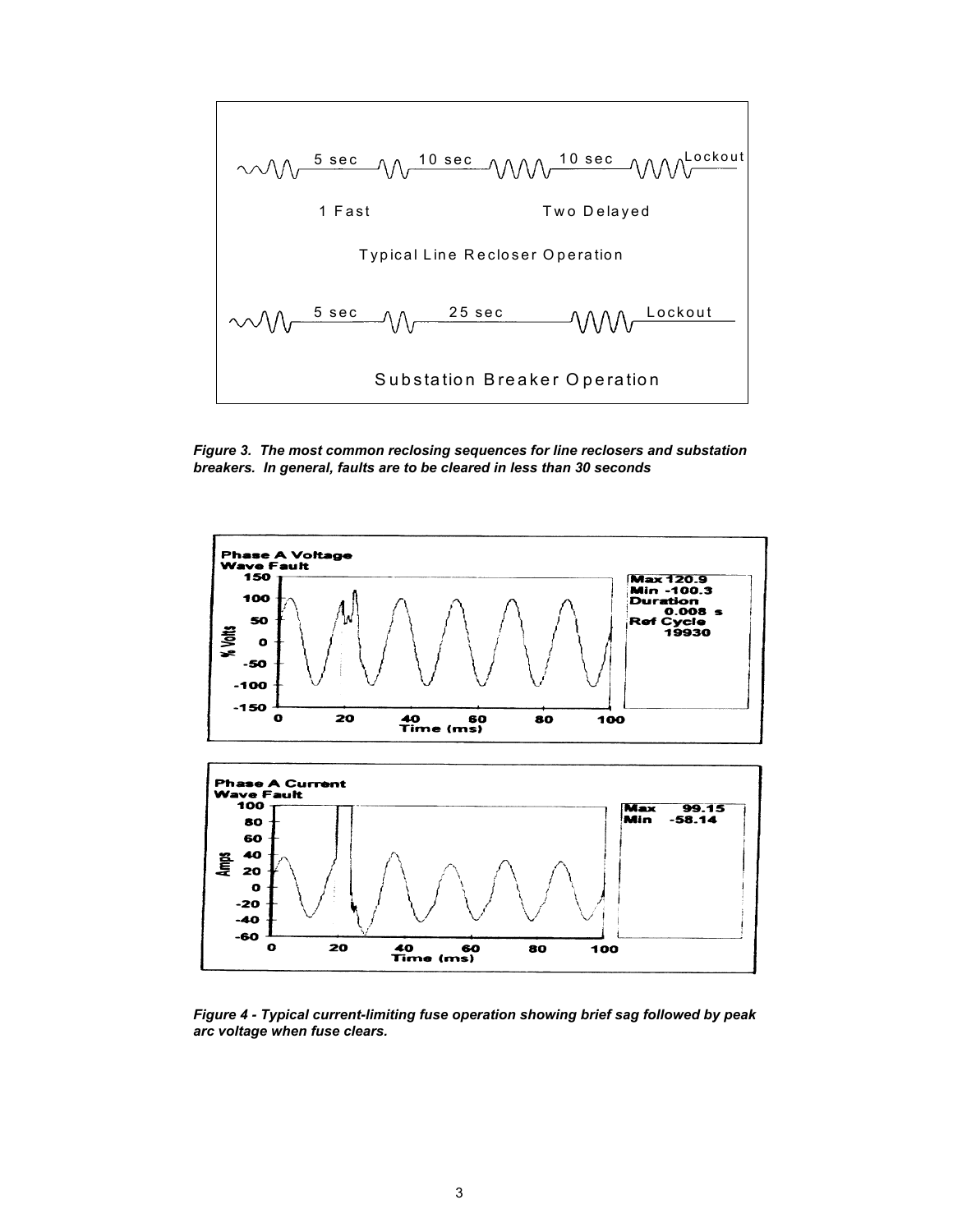Faults on the transmission system can affect even more customers because the transmission supplies many substations. Customers hundreds of miles from the fault location can still experience a voltage sag resulting in misoperation of their equipment. Transmission faults tend to clear much faster due to the faster breaker operation. Normally, customers do not experience an interruption for a source-side transmission system fault. Transmission systems are looped or networked, as opposed to distribution systems, which are radial.

The large majority of faults on a utility system are single line-to-ground faults (SLGF). Three phase faults can be more severe, but much less common. SLGFs often result from weather conditions such as wind. Contamination of insulators, animal contact, equipment failure and accidents involving vehicles also cause faults. Although great lengths are taken to prevent faults on the system, they cannot be eliminated completely.

The magnitude of the resulting voltage during the fault will depend on the distance from the fault and source impedance. A fault close to a substation or on the transmission will result in a more significant depression in the voltage than a fault near the end of a distribution feeder. The important quantities for equipment sensitivity are the voltages at the customer bus. These voltages will depend on the transformer connections between the faulted system and the customer bus. A utility-side SLGF condition results in a much less severe voltage sag than a three-phase fault condition due to a delta-wye transformer connection in a premise.

## *Sensitivity of Equipment to Voltage Sags*

Industrial plant power is often distributed by 3-Phase 480 V feeders. Most industrial loads are 3-phase but many small loads are single phase including much of the control circuits and computers. The voltages experienced during a voltage sag condition will depend on the equipment voltage connection. Individual phase voltages will vary, so individual loads at various voltage connections can be affected differently. This phenomena can help explain why not all loads trip when there is a fault on the utility side.

During a fault, the voltages can become unbalanced. Because the duration is so short, this is not a concern for motor heating. Different categories of equipment, different brands of equipment and even different models by the same manufacturer can and do have significantly different sensitivities to voltage sags. This is because there is no standard for voltage sag ride-through, except for SEMI F47. Since utilities in general did not measure and quantify voltage sag events, the manufacturers did not know what magnitude and duration to design ride-through capability. This lack of information has been somewhat ameliorated by a study conducted by Electric Power Research Institute (EPRI) of 25 participating utilities which included Pacific Gas & Electric Company (PG&E).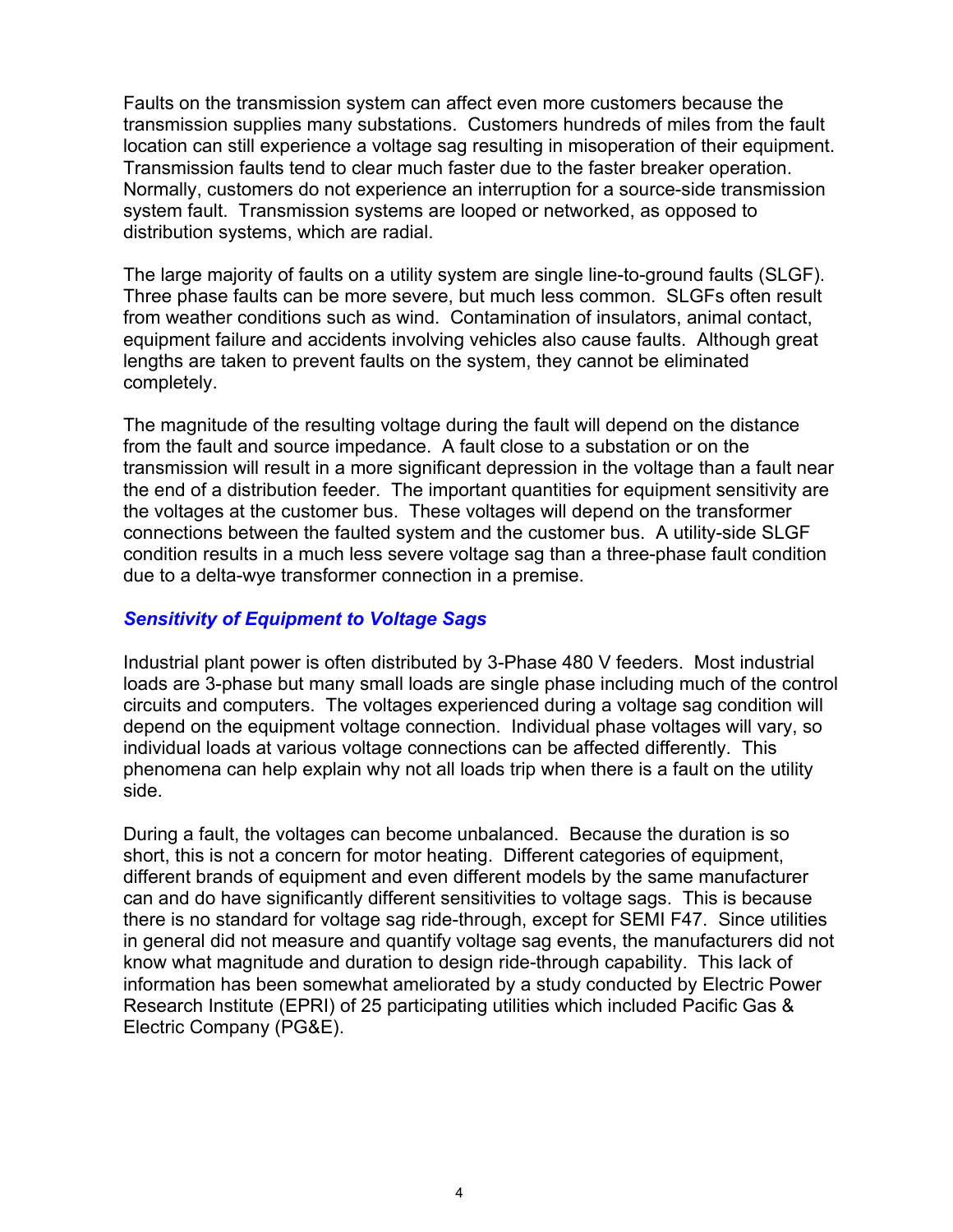

*Figure 5 - Sag and Interruption Rate Magnitude Histogram, 30-day periods, One-Minute Aggregation 6/1/93 to 6/1/95, Treated by Sampling Weights, All Feeder Sites* 

| Voltage (%) | Sag and<br><b>Interruption Rate</b> | <b>Frequency</b> | <b>Cumulative</b><br><b>Frequency</b> |
|-------------|-------------------------------------|------------------|---------------------------------------|
| 0 to 10     | 0.42                                | 9.90%            | 9.90%                                 |
| 10 to 20    | 0.06                                | 1.44%            | 11.34%                                |
| 20 to 30    | 0.07                                | 1.77%            | 13.11%                                |
| 30 to 40    | 0.15                                | 3.49%            | 16.60%                                |
| 40 to 50    | 0.17                                | 4.03%            | 20.63%                                |
| 50 to 60    | 0.26                                | 6.16%            | 26.78%                                |
| 60 to 70    | 0.42                                | 9.99%            | 36.77%                                |
| 70 to 80    | 0.78                                | 18.41%           | 55.18%                                |
| 80 to 90    | 1.89                                | 44.82%           | 100.00%                               |

*Example Interpretation: From Figure 5 we can say that the average substation site in the EPRI DPQ Project experiences 1.23 incidents in which the minimum voltage during a 60-second window was between 85% and 90% of the site's base voltage, as well as 0.42 interruption incidents (less than 10% voltage). EPRI DPQ Final Report February 1996* 

*Figure 5* is a histogram of sag and interruption rate magnitude for a two year period. Interruptions are marked by the bar labeled 0-5 remaining volts. This is a history of all 25 utilities distributed across the nation. PG&E statistics are actually much better because we do not have as many summer and tropical storms as utilities in the Midwest and along the Gulf Coast.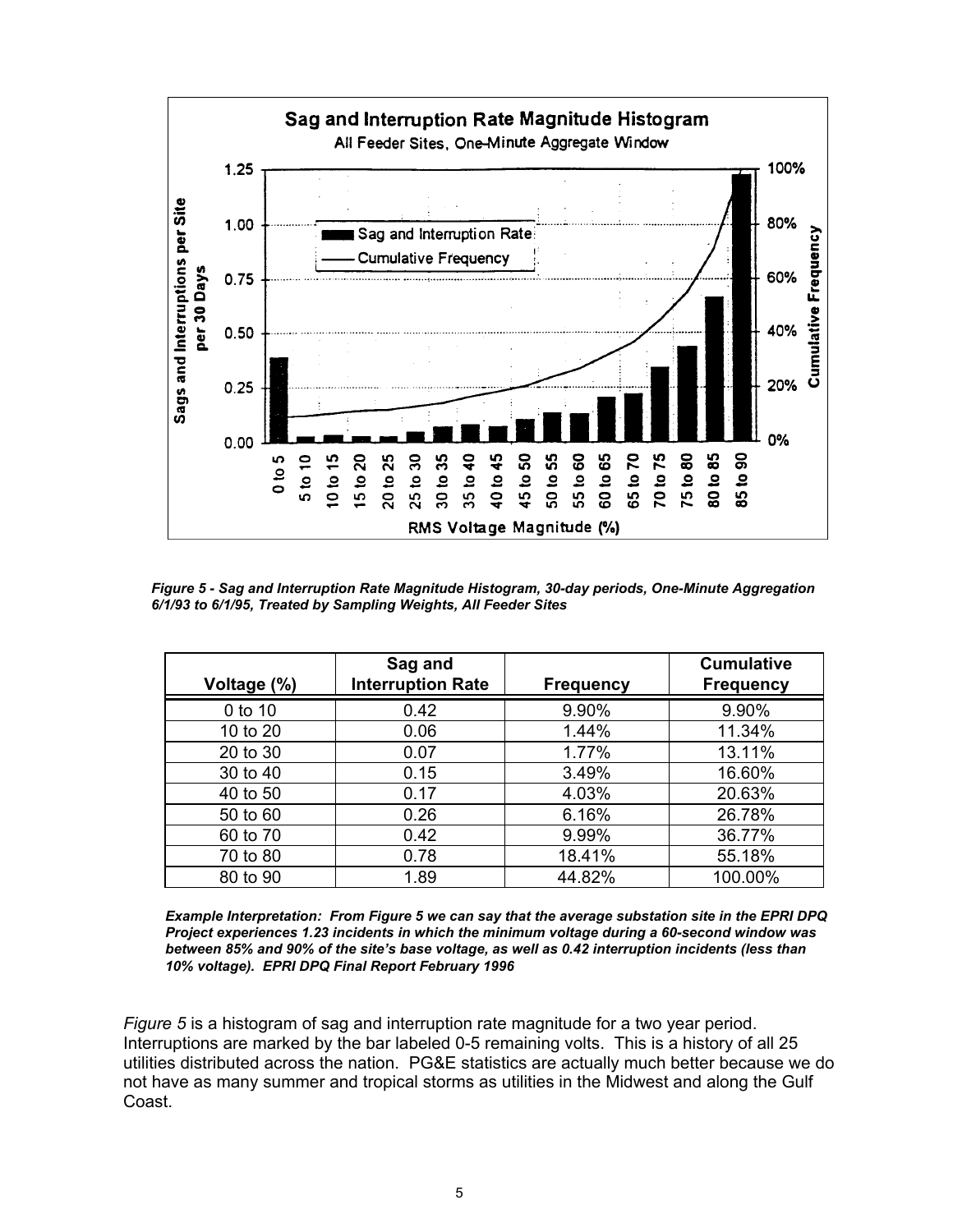

*Figure 6. Causes of voltage sag events that affected the process of an industrial customer supplied from the distribution system* 

*Figure 6* illustrates a breakdown of causes of disturbances that actually created process disruptions for one industrial customer in the EPRI DPQ project. Note that almost one-third of the problems experienced by the customer were caused by faults on the transmission system or on other distribution feeders upstream from the substation serving this customer. It is also important to note that none of these disturbances would have impacted the traditional reliability indices, since they are faults that are cleared by breaker operations with automatic reclosing (no outage lasting more than two minutes).

So how do we use this information? Semiconductor Equipment and Materials International (SEMI) is a global trade association with over 2,000 members with offices around the world including Mountain View, CA. SEMI in 1999 approved two new standards: a) SEMI F47, Specification for Semiconductor Processing Equipment Voltage Sag Immunity and b) SEMI F42, Test Method for Semiconductor Processing Equipment Voltage Sag Immunity to confirm compliance. These standards can be purchased from SEMI. See their website for information, *www.semi.org*. While this standard applies directly to equipment such as etching, film deposition, ion implantation, etc., it can also be applied to any process equipment.

The way that this standard will be applied is that the purchaser will specify the way the subject equipment must be manufactured and tested to meet the following sag ridethrough criteria in *Table 1* and *Figure 7*. Sags that fall below the line can cause a disruption, but will not be very frequent. This is a compromise between higher equipment cost and the cost of downtime. If better ride-through is required, then it may be necessary to provide external energy ride-through mitigation equipment such as a ferroresonant transformer or a UPS.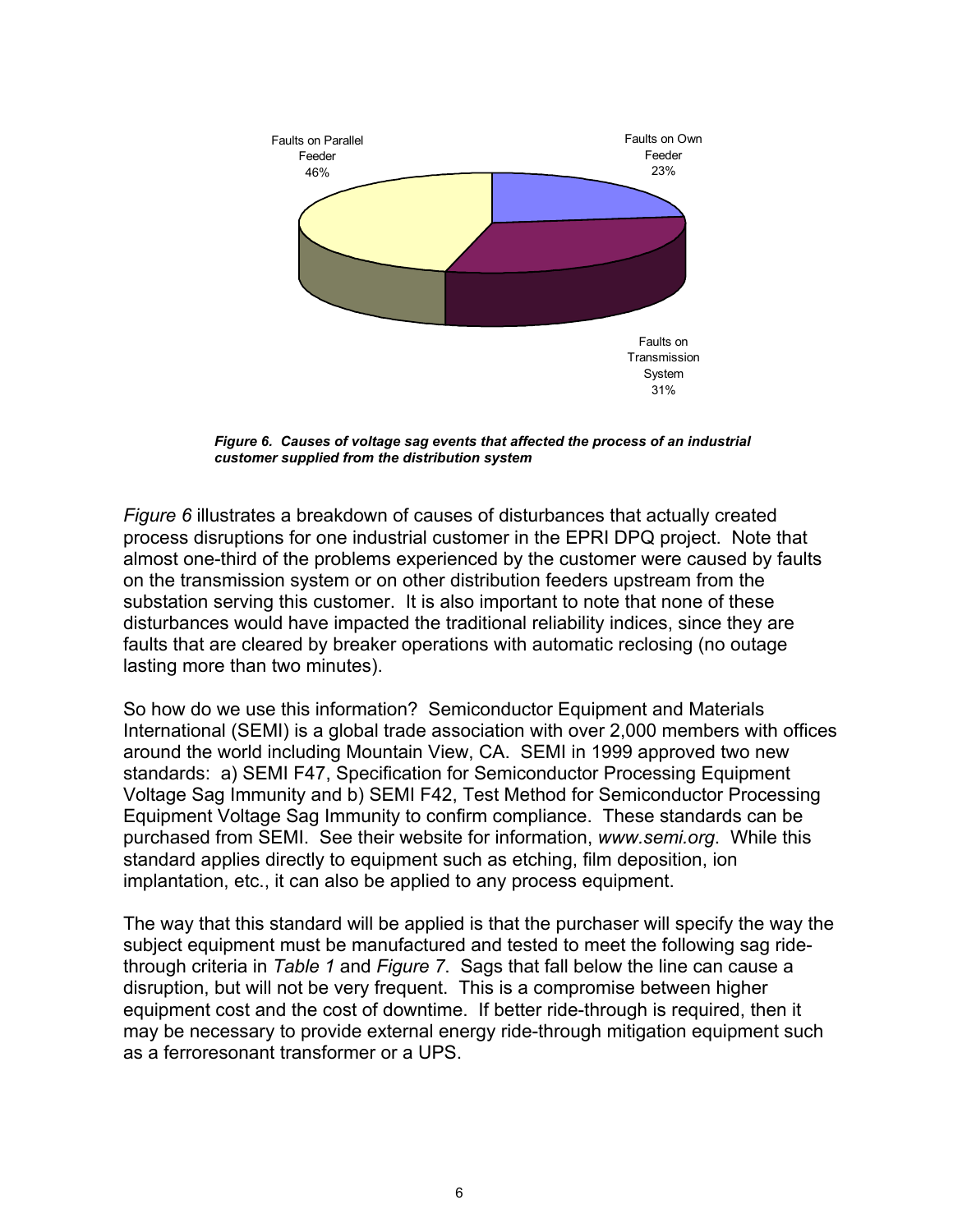|                   | <b>VOLTAGE SAG</b> |                |                   |                          |
|-------------------|--------------------|----------------|-------------------|--------------------------|
|                   |                    |                |                   | Percent $(\% )$ of       |
| Second $(s)$      | Milliseconds       | Cycles at 60   | Cycles at 50 hz   | <b>Equipment Nominal</b> |
|                   | (ms)               | hz             |                   | Voltage                  |
| $< 0.05$ s        | $<$ 50 ms          | $\leq$ cycles  | $\leq$ 2.5 cycles | Not specified            |
| $0.05$ to $0.2$ s | 50 to 200 ms       | 3 to 12 cycles | 2.5 to 10 cycles  | 50%                      |
| $0.2$ to $0.5$ s  | $200$ to $500$ ms  | 12 to 30       | 10 to 25 cycles   | 70%                      |
|                   |                    | cycles         |                   |                          |
| $0.5$ to $1.0$ s  | 500 to 1000 ms     | 30 to 60       | 25 to 50 cycles   | 80%                      |
|                   |                    | cycles         |                   |                          |
| $>1.0$ s          | $>1000$ ms         | $>60$ cycles   | $>50$ cycles      | Not specified            |

*Table 1.*



## Duration of Voltage Sag in Seconds

*Figure 7 - Required Semiconductor Equipment Voltage Sag Ride-Through Capability Curve Note: Equipment must continue to operate without interrupt during voltage above the line.*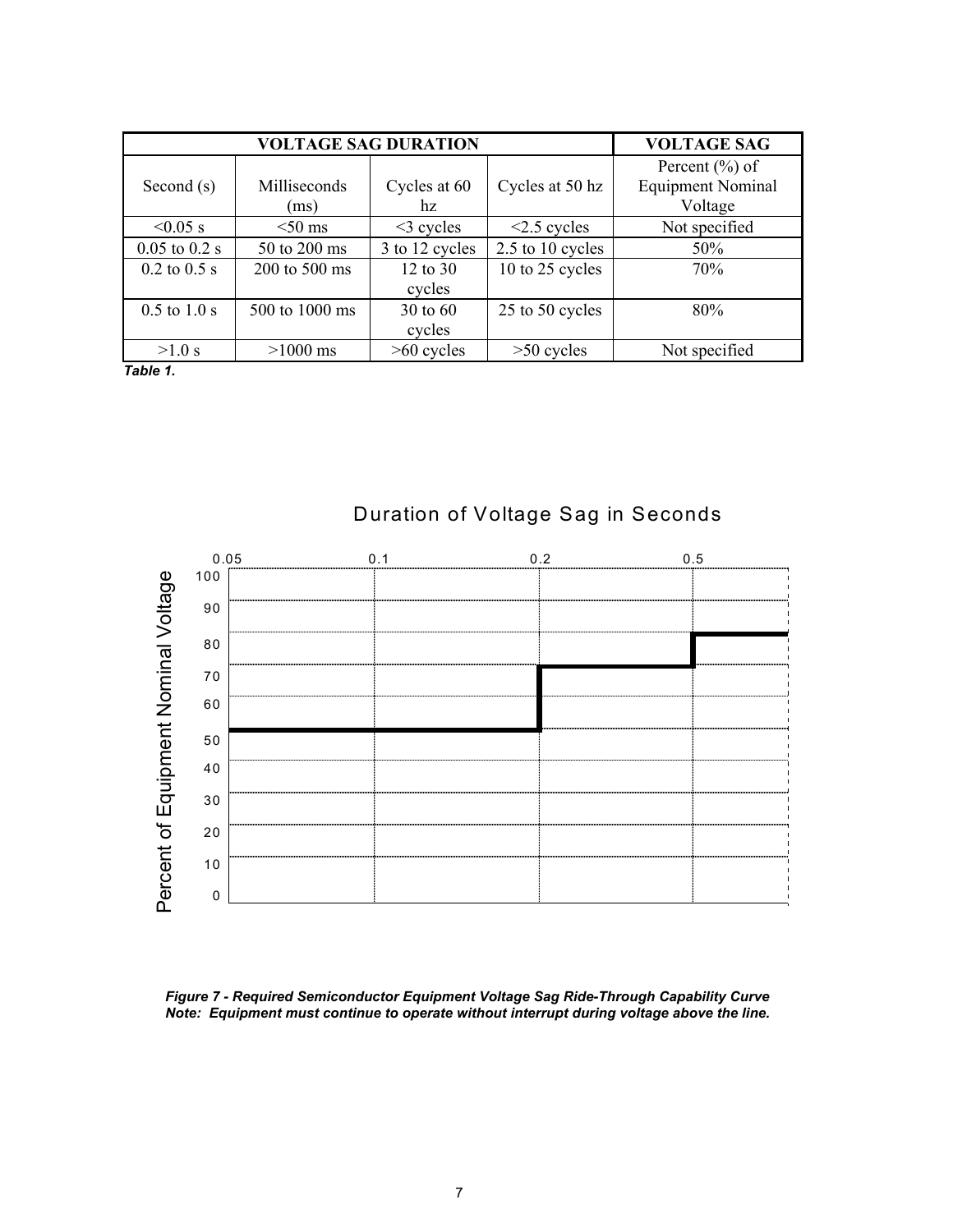### *Examples of equipment sensitivity*

Chiller controls can have 20 or so elements in the ladder logic, any one of which can trip the chiller. One can be current unbalance. Another one could be a process controller that trips at 80% voltage magnitude, regardless of the duration.

Electronic chip testers are complex devices that often require 30 minutes or more to restart. In addition, components involved in the testing process can be damaged, causing failure of internal electronic circuit boards in the testers as much as several days later. A chip tester consists of a collection of electronic loads, printers, computers, monitors, etc. If any one component of the total package goes down, the entire testing process is disrupted.

DC drives are used in many industrial processes; including printing presses, plastics manufacturing and cable manufacturing. During a sag, the controls to the dc drives and winders may trip. Interruptions can cause very expensive cleanups and restarting requirements. What makes this industrial application particularly difficult is the fact that many machines are linked together and must run in a synchronous manner. Some of these processes are sensitive to sags to only 88% of nominal. This means maybe 5 to 10 trips per year based on the utility average EPRI study.

Programmable Logic Controllers (PLC) may be in control of an entire process. Not only is it sensing the voltage but its power supply may be particularly sensitive. Since there is no approved standard, the sensitivity varies considerably from ride-through down to 50% to supersensitive PLC that will trip at a voltage below 90% for just a few cycles. Most manufacturers do not test their equipment for sag ride-through. The purchaser should start requiring the testing of new equipment.

Some machine tools can be very sensitive to voltage variations. Often robots or complicated machines are used in the cutting, drilling, and metal processing required when specialized parts are produced. Any variation in voltage can affect the quality of the part that is being machined.

Some machine tools are intentionally made sensitive to voltage variations for safety reasons. Robots generally need very constant voltage to operate properly and safely. Any voltage fluctuations, especially sags, may cause unsafe operation of the robot or machine. Therefore, these types of machines are often set to trip at voltage levels of only 90% of nominal voltage.

Several things can be done by the utility, customer, and equipment manufacturer to reduce the number and severity of voltage sags and to reduce the sensitivity of equipment to voltage sags. *Figure 8* illustrates four solution alternatives. Utility solution costs range around \$1 million per megawatt. Enhanced equipment specifications cost a few dollars because the sensitive parts have very low current ratings.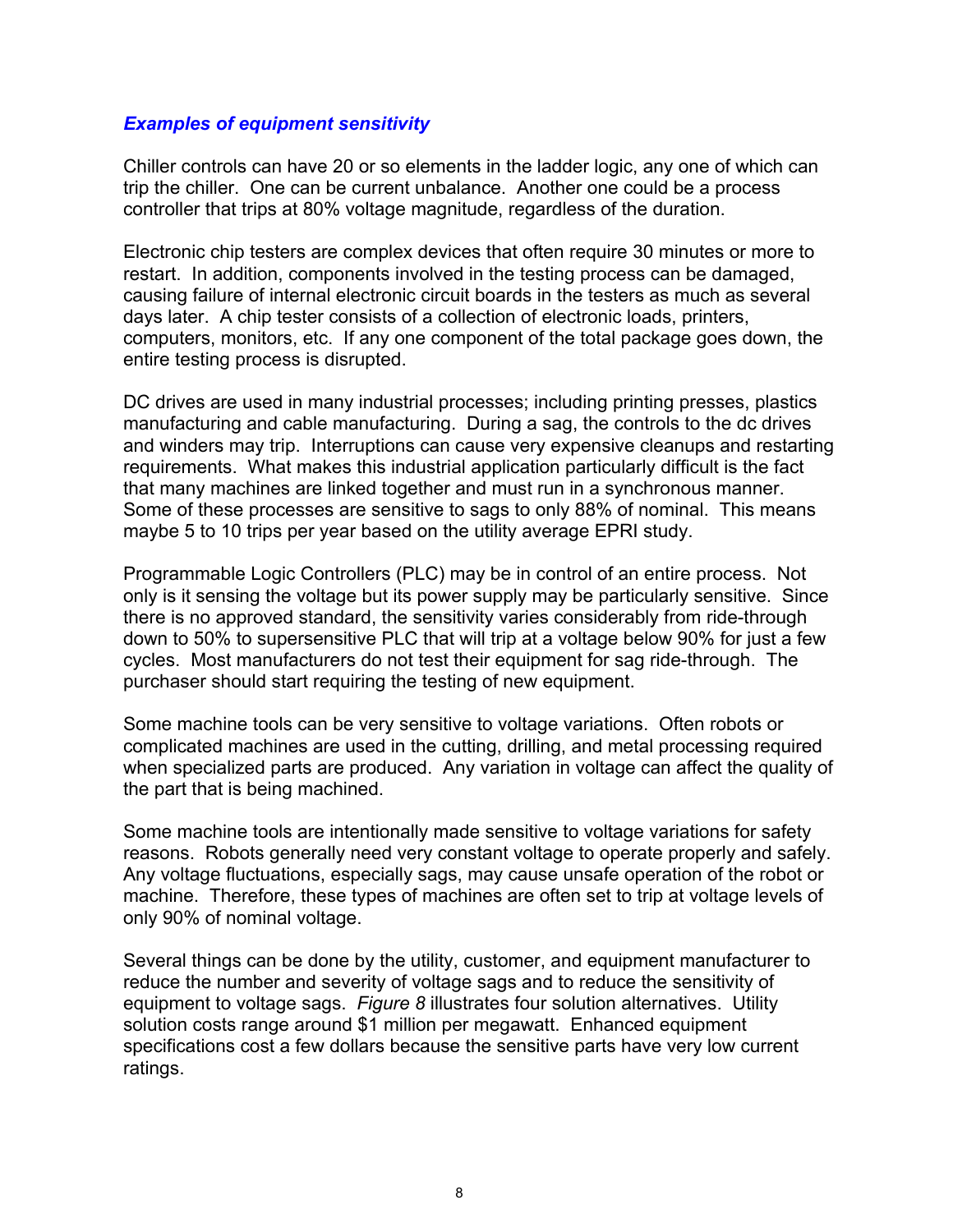

**Sensitive Process Machine**

*Figure 8, Four Approaches for voltage sag ride-through.* 

## *Utility Solutions*

Utilities have two basic options to continue to reduce the number and severity of faults on their system:

- 1. Prevent faults
- 2. Modify fault clearing practices.

Fault prevention activities include trimming trees, adding line arresters, washing insulators, and adding animal guards. Fault clearing practices are harder to implement. Reconfiguring the circuit protection or eliminating the fast trip curve are sometimes possible. These practices may reduce the number and/or duration of momentary interruptions and voltage sags, but utility faults can never be eliminated completely.

## *Customer Solutions*

The EPRI Power Electronics Application Center recently published and recorded some documents on tests performed on over 30 semi-conductor fabrication tools. The results of these tests indicate that retrofitting small components within the tools can dramatically increase the sag ride-through capability. The number one culprit was the "emergency-off" relay. The second most common sensitive component was a contactor. The third most common sensitive component was the power supply to PLC or any other dc logic.

The test identified two approaches to extend voltage sag ride-through. The least expensive approach is for the manufacturer to embed the solution into the design of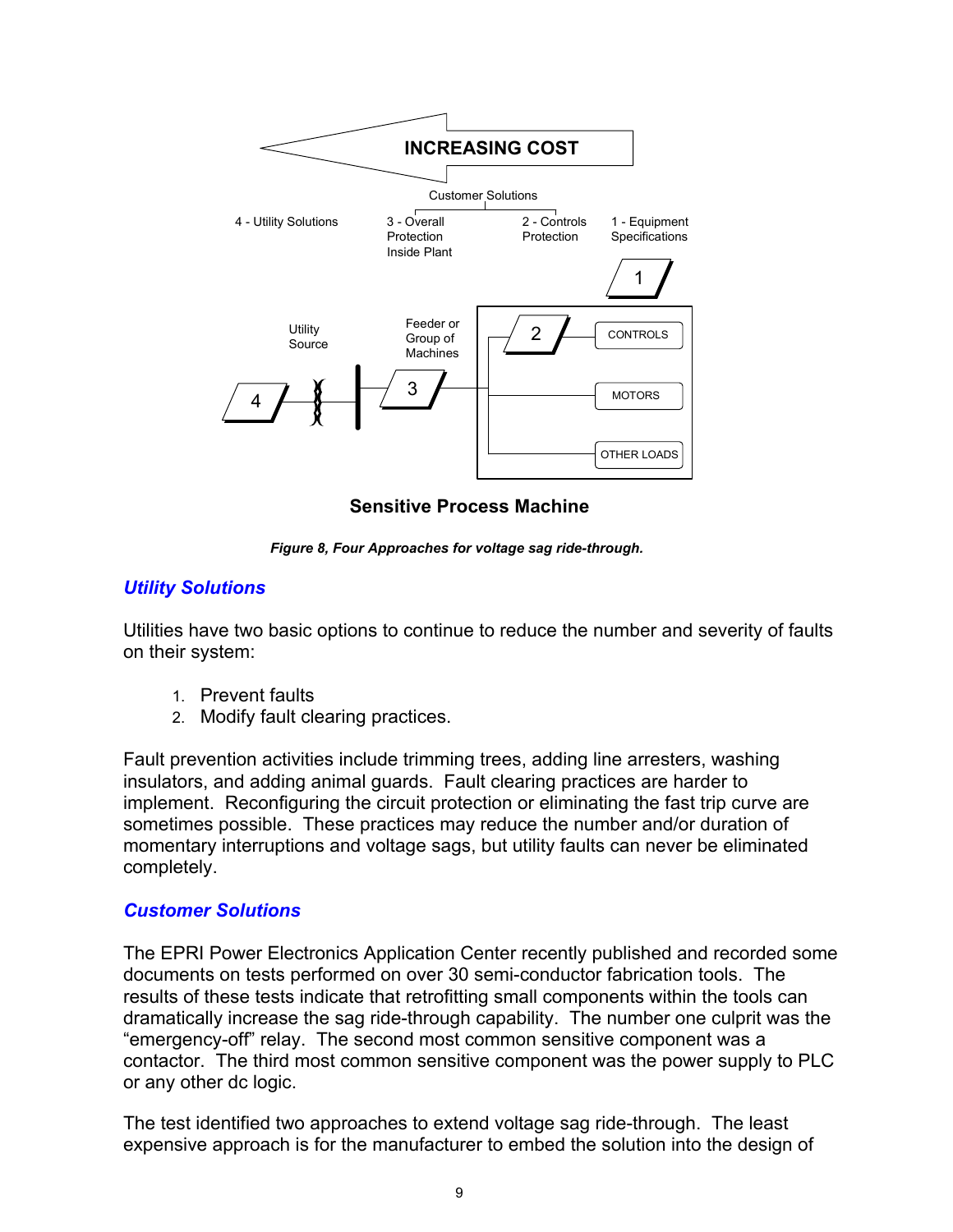the machine. The more expensive approach, but a necessary one until manufacturers respond to user demands, is to provide some form of selective power conditioning. A very simple solution found was to make sure that the machine/tool and all its components are operating at the rated voltage. If a power supply, relay, or contactor is supplied with less than the required rated voltage, then the unit will be more sensitive to voltage sags. It is very important to pay close attention to the tap positions on all transformers. It may be sufficient to simply "tap up" a transformer to improve ride-through. Another very simple solution was to use phase-to-phase voltage for controls instead of phase-to-neutral.

Some manufacturers use or recommend the use of a phase monitoring relay to monitor the phase rotation, voltage magnitude and unbalance. Some are preset and some have variable thresholds. These can be counterproductive if they result in nuisance tripping. For sure do not use in the EMO circuit.

Customer solutions usually involve power conditioning for sensitive loads. Proper application of power conditioning equipment requires an understanding of the capabilities of the device. Also important is the knowledge of the specific requirements of the sensitive load and the frequency of occurrence of the problem.

Two companies have come up with a new idea to improve the ride-through performance for motor/machine starters/controllers. The solution is a small, inexpensive (under \$100) electrical device that gets inserted in series with the hold-in coil, *(see figure 9).* During a voltage sag, the device maintains a current flow through the coil that is sufficient to hold in the contacts closed. The circuit is designed to provide current to hold in the coil for sags down to 15-25% voltage. It is not designed to hold in the coil for cases where the voltage goes below 15%. This allows "emergency stop" circuits to act correctly and will prevent any problems with out-ofphase conditions following an interruption. SCR Controls, Inc. make a device called KNOWTRIP. They are located in Matthews, North Carolina. Their webpage URL is www.scrcontrols.com. Power Quality Solutions, Inc. make a device called Coil-Lock. They are located in Knoxville, Tennessee. Their webpage URL is www.pqsi.com.



*Figure 9 Inserting the hold-in circuit device in series with a motor contactor coil*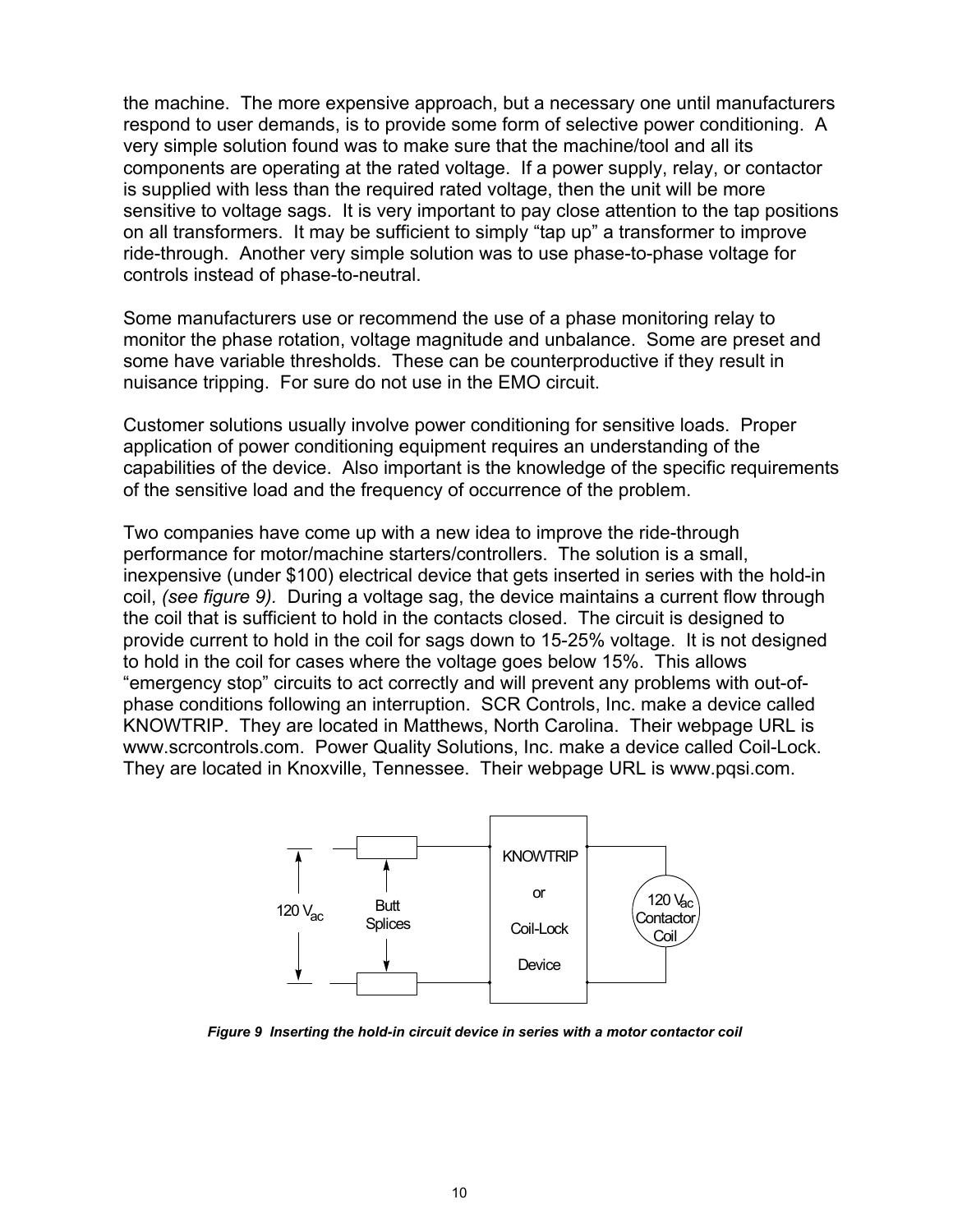

*Figure 10 - Voltage Sag Improvement with Ferroresonant Transformer* 

*Figure 10* illustrates the improvement in sag ride-through when a ferroresonant transformer is used with a single loop process controller. Essentially, the controller can ride through any sag down to 30% of nominal. Statistically, this is almost a 90% solution. Of course, ferroresonant (CVT) transformers are still available but are larger capacity and more expensive.

Depending on the type and size of the load, it may be possible to successfully isolate or filter the controls for protection. However, this is often not possible, which means that protection of the entire process is the only solution.

There are several solutions currently available that will provide ride-through capability to critical loads.

- 1. Motor-Generator Sets (M-G Sets), 30 to 1200 Kva three phase
- 2. Uninterruptible Power Supplies (UPS), any size
- 3. Ferroresonant, Constant-Voltage Transformers (CVT), single phase
- 4. Magnetic Synthesizers, three phase
- 5. Power Electronic devices, any size
- 6. Flywheels